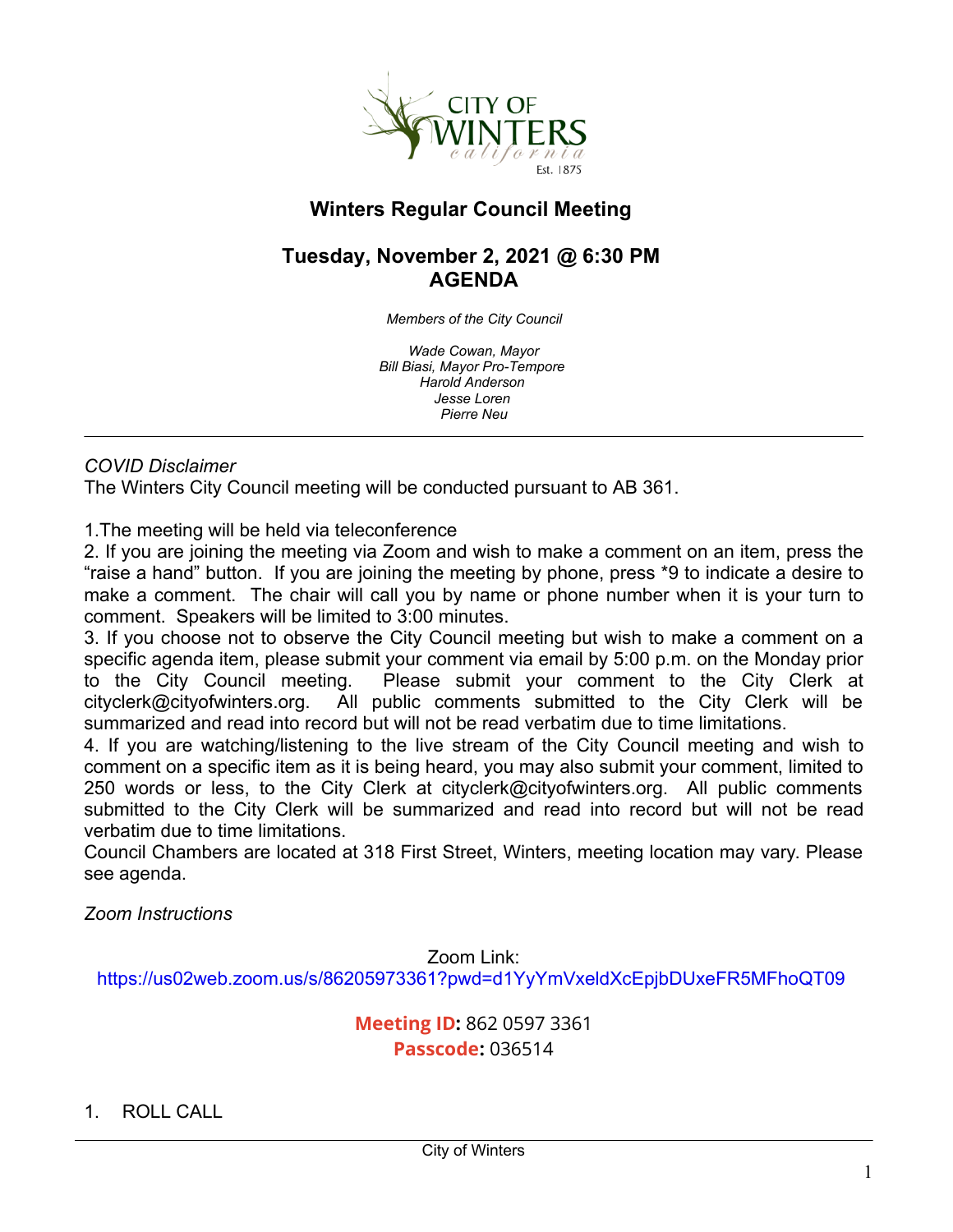2. PLEDGE OF ALLIEGENCE

# 3. APPROVAL OF THE AGENDA

### 4. COUNCIL/STAFF COMMENTS

#### 5. PUBLIC COMMENTS

At this time, any member of the public may address the City Council on matters, which are not listed on this agenda. Citizens should reserve their comments for matters listed on this agenda at the time the item is considered by the Council. An exception is made for members of the public for whom it would create a hardship to stay until their item is heard. Those individuals may address the item after the public has spoken on issues that are not listed on the agenda. Presentations may be limited to accommodate all speakers within the time available. Public comments may also be continued to later in the meeting should the time allotted for public comment expire.

#### 6. CONSENT CALENDAR

All matters listed under the consent calendar are considered routine and noncontroversial, require no discussion and are expected to have unanimous Council support and may be enacted by the City Council in one motion in the form listed below. There will be no separate discussion of these items. However, before the City Council votes on the motion to adopt, members of the City Council, staff, or the public may request that specific items be removed from the Consent Calendar for separate discussion and action. Items(s) removed will be discussed later in the meeting as time permits.

- A. Minutes of the Regular Meeting of the Winters City Council Held via Teleconference (Zoom) on October 19, 2021 [Minutes\\_1102\\_2021](https://legistarweb-production.s3.amazonaws.com/uploads/attachment/pdf/1118594/Minutes2021_1102__1_.pdf)
- B. Resolution No. 2021-74 Renewing Authorization and Making Findings and Determinations Under AB 361 for Continued Virtual Meetings. StaffReport Renewal of FindingsAB361 [Resolution2021\\_74](https://legistarweb-production.s3.amazonaws.com/uploads/attachment/pdf/1119342/Resolution2021_74__1_.pdf) Att2 Yolo County Memo
- C. Resolution 2021-73 Recognizing November as Native American Heritage Month Staff Report Native American Heritage Month [Resolution2021\\_73](https://legistarweb-production.s3.amazonaws.com/uploads/attachment/pdf/1118579/Resolution2021___NativeAmericanHeritageMonth__3_.pdf)
- D. Resolution No. 2021-75 Authorizing the City Manager to Execute Agreements for On-Call Mapping Services with Bennett Engineering Services Inc. And Clear Path Land Evolvement, Inc., Each in The Not-O-Exceed Amount Of \$90,000 For A Three-Year Term.

[Staff\\_Report\\_OnCall\\_Mapping](https://legistarweb-production.s3.amazonaws.com/uploads/attachment/pdf/1120621/Winters__Staff_Report_re_On-Call_Mapping_Services__1_.pdf) [Resolution\\_2021\\_75](https://legistarweb-production.s3.amazonaws.com/uploads/attachment/pdf/1120607/Resolution__On-Call_Mapping_Agreements.pdf) [Att2ClearPathAgreement](https://legistarweb-production.s3.amazonaws.com/uploads/attachment/pdf/1114636/Clear_Path_signed_Agreement.pdf)

[Att3BennettEngineeringAgreement](https://legistarweb-production.s3.amazonaws.com/uploads/attachment/pdf/1114635/Bennett_signed_Agreement.pdf)

E. Resolution 2021-76 Approving A Construction Contract with Ample Electric, Inc. For The Installation of Pathway Lighting At Blue Oak Park in The Not To Exceed Amount Of \$53,395 And Authorizing The City Manager To Approve Change Orders Up To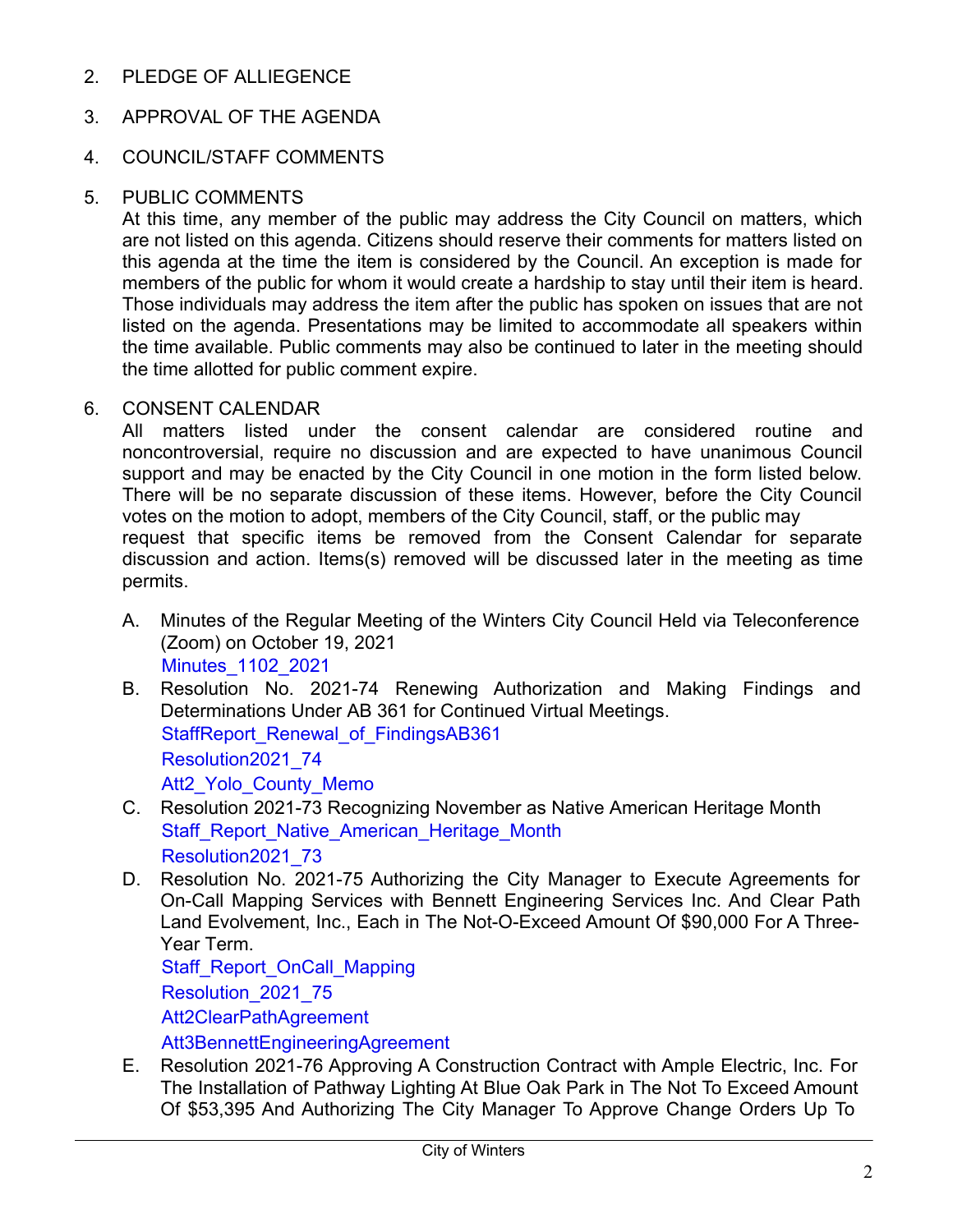\$5,000 Staff Report Ample for Lighting for Blue Oak Park [Resolution2021\\_76](https://legistarweb-production.s3.amazonaws.com/uploads/attachment/pdf/1120667/Winters__Resolution_Approving_Construction_Contract_w__Ample_Electric_re_Pathway_Lighting_at_Blue_Oak_Park__1_.pdf) [Contract\\_with\\_Ample\\_Electric](https://legistarweb-production.s3.amazonaws.com/uploads/attachment/pdf/1115275/Contract_with_Ample_Eletric.pdf)

### 7. PRESENTATIONS

- A. Video by Yocha Dehe Tribe for Native American Heritage Month (Oral introduction / No staff report)
- B. El Rio Villas Public Housing Repositioning by Sandra Sigrist, Interim Executive Director of Yolo County Housing Authority [El\\_Rio\\_Villas\\_Repositioning\\_Presentation\\_Winters](https://legistarweb-production.s3.amazonaws.com/uploads/attachment/pdf/1120587/El_Rio_Villas_Repositioning_Presentation_Winters_City_Council_11.02.2021.pdf)

### 8. DISCUSSION ITEMS

- A. County, State, and Federal Redistricting Maps 2021 [StaffReport\\_RedistrictingMAPS\\_\\_1\\_.doc](https://legistarweb-production.s3.amazonaws.com/uploads/attachment/pdf/1120407/StaffReport_RedistrictingMAPS__1_.pdf) Yolo County Draft Plan 1 Yolo County Draft Plan 2 Yolo County Draft Plan 3 Yolo County Draft Plan 4 [Current\\_District\\_Map\\_Yolo](https://legistarweb-production.s3.amazonaws.com/uploads/attachment/pdf/1112715/CurrentDistrictMapYOLO.pdf) State Senate Draft [Congressional\\_Draft](https://legistarweb-production.s3.amazonaws.com/uploads/attachment/pdf/1112714/CD_B_Central_Nor_CalCONGRESSIONAL.pdf) State Assembly Draft1 State Assembly Draft2
- B. Council Code of Conduct [Staff\\_Report\\_Council\\_Norms](https://legistarweb-production.s3.amazonaws.com/uploads/attachment/pdf/1120678/CouncilNorms_2021_1102__1_.pdf) Winters Council Code of Conduct
- 9. CITY MANAGER REPORT
- 10. INFORMATION ONLY

# 11. ADJOURNMENT

I declare under penalty of perjury that the foregoing agenda for the November 2, 2021 regular meeting of the Winters City Council was posted on the City of Winters website at www.cityofwinters.org and Councilmembers were notified via e-mail of its' availability. A copy of the foregoing agenda was also posted on the outside public bulletin board at City Hall, 318 First Street on October 29 ,2021, and made available to the public during normal business hours.

Shelly Gunby, City Clerk Winters City Council Agenda Regular Meeting of November 2, 2021

\_\_\_\_\_\_\_\_\_\_\_\_\_\_\_\_\_\_\_\_\_\_\_\_\_\_\_\_\_\_\_\_\_\_\_\_\_\_